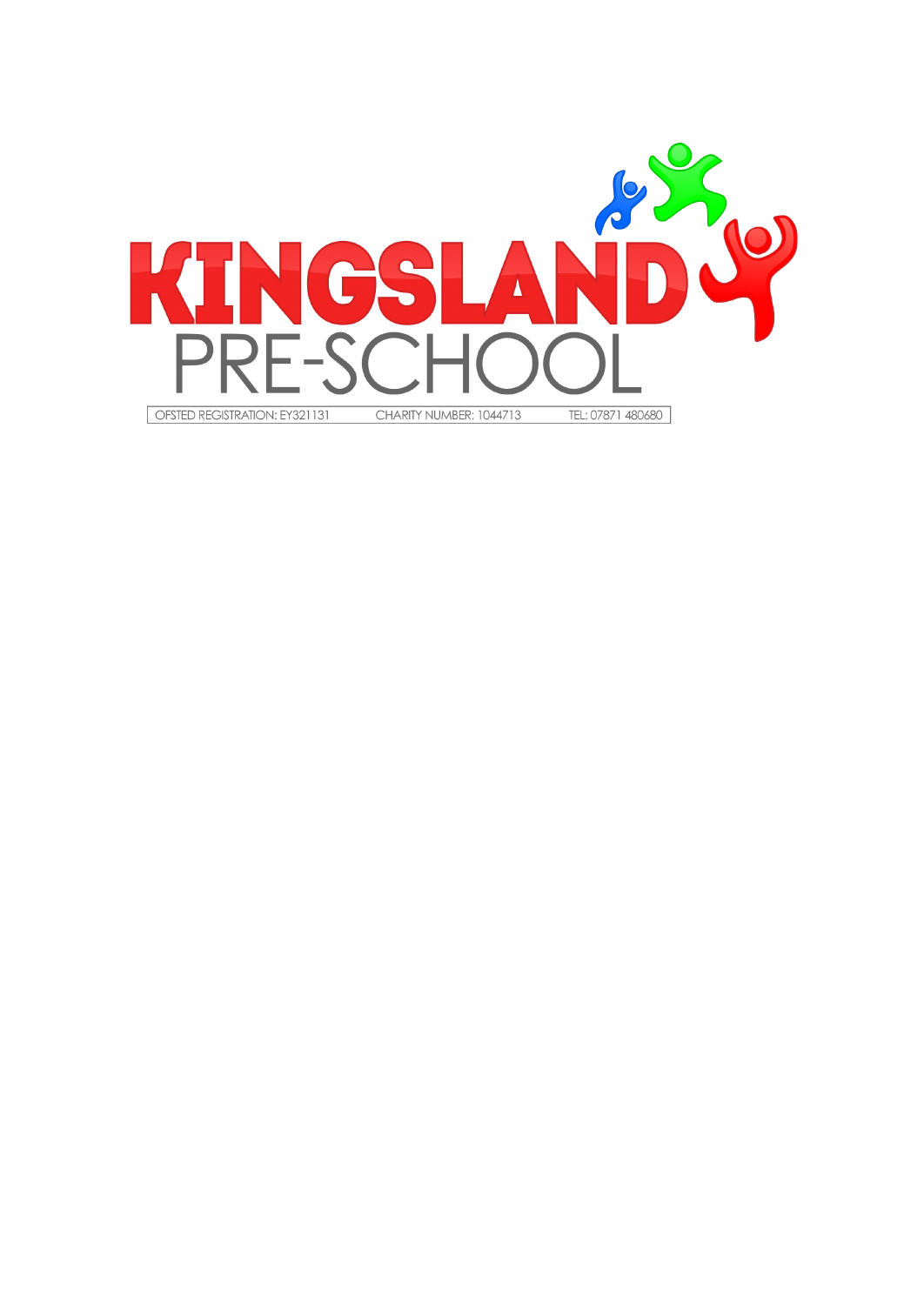## **Intimate Care**

EYFS: 3.1, 3.6, 3.27 3.20 3.64

At Kingsland Pre-School we believe that all children need contact with familiar, consistent carers to ensure they can grow and develop socially and emotionally. At times children need to be cuddled, encouraged, held and offered physical reassurance.

Intimate care routines are essential throughout the day to meet children's basic needs. This may include nappy changing, supporting children with toileting, changing clothes, and giving first aid treatment and specialist medical support, where required.

In order to maintain the child's privacy, we will carry out the majority of these actions on a one-to-one basis, wherever possible, usually by the child's key person with the exception of first aid treatment which must be carried out by a qualified first aider.

We wish to ensure the safety and welfare of children during intimate care routines and safeguard them against any potential harm as well as ensuring the staff member involved is fully supported and able to perform their duties safely and confidently. We aim to support all parties through the following actions:

- Promoting consistent and caring relationships through the key person system in the pre-school and ensuring all parents understand how this works
- Ensuring all staff undertaking intimate care routines have suitable enhanced DBS checks
- Training all staff in the appropriate methods for intimate care routines and arranging specialist training where required, i.e. first aid training, specialist medical support
- Ensuring children are afforded privacy during intimate care routines whilst balancing this with the need to safeguard children and staff. No nappies will be changed or intimate routines take place behind closed doors
- Conducting thorough inductions for all new staff to ensure they are fully aware of all pre-school procedures relating to intimate care routines
- Following up procedures through supervision meetings and appraisals to identify any areas for development or further training
- Working closely with parents on all aspects of the child's care and education as laid out in the Parent and Carers as Partners Policy. This is essential for intimate care routines which require specialist training or support. If a child requires specific support the pre-school will arrange a meeting with the parent to discover all the relevant information relating to this to enable the staff to care for the child fully and meet their individual needs
- Ensuring all staff have an up-to-date understanding of safeguarding/child protection and how to protect children from harm. This will include identifying signs and symptoms of abuse and how to raise these concerns as set out in the safeguarding/child protection policy
- Operating a whistleblowing policy to help staff raise any concerns about their peers or managers; and helping staff develop confidence in raising worries as they arise in order to safeguard the children in the pre-school